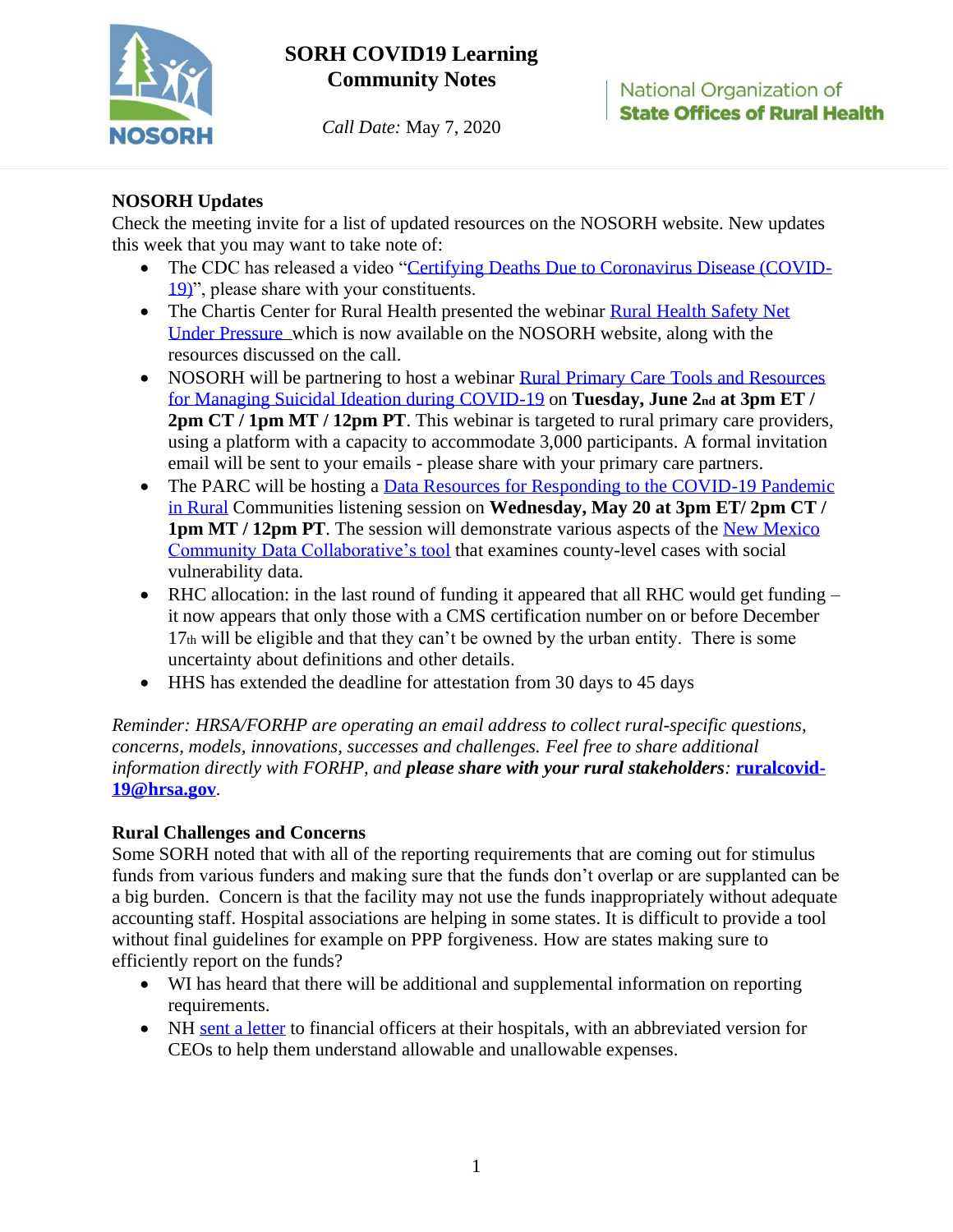

- Has there been final clarification on the work plan that is due later this month? Others on the call understand that the submission requirements are the template, simple budget narrative and SF424.
- Rural health clinics need the support as well. NH shared information on testing effort, there is some concern by some clinics taking the referral from tested patients due to worries about incomplete follow up.

### **Identified Rural Strategies**

How are your hospitals tracking the influx of payments and various requirements that go along with COVID-19 funding?

Several members noted that there is still a lot of uncertainty for healthcare providers on what the reporting requirements will be for the various sources of funding. OK in general they don't know what to expect.

VT has begun putting together several documents to assist the office and their rural hospitals in navigating the various funding streams.

- The [Funding Tip Sheet](https://nosorh.org/wp-content/uploads/2020/05/COVID-19-Funding-Tip-Sheet-Funding_VT-example.pdf) combines the SHIP funding to an existing resource listing Federal funding and allowable expenses.
- [Appendix A](https://nosorh.org/wp-content/uploads/2020/05/VT-COVID-SHIP-Flex-Allowable-Investments2020-21.pdf) offers an annotated description of the COVID-19 allowable expenses.
- [Appendix B](https://nosorh.org/wp-content/uploads/2020/05/SHIP-Flex-Invoice-ExpReport-Template-2020-21.pdf) provides subgrantee's with an expense tracking template
- Internally, the VT-SORH is using a [template](https://nosorh.org/wp-content/uploads/2020/05/VT-COVID-19-Fund-tracking-TEMPLATE-v2-1.xlsx) to track funding and reporting that they've shared with other SORH.

Have any of you seen examples of hospitals doing Tele-Cardiac Rehab (allowing patients to remain compliant from home vs. therapy gym)? If so, share examples!

Nothing at this time, will check in again on this next week.

During this pandemic, what are your SORH's strategies for: information dissemination, coordination of rural health activities, and providing direct technical assistance?

- NC has put information from these calls with other resources and is putting them into an issues and innovative strategies by list – will be sharing it with NOSORH. NC is seeing school buses furnished with Wi-Fi and will park where kids will get meals and be able to connect to schools.
- PA held 4 days of billing and coding boot camp with ArchPro Coding for RHCs and hospitals there was tremendous participation, 151 total participants. The training was virtual, 1 ½ days each. There was no drop off after lunch. They are offering TA to answer any questions of anyone. It was offered free. ND is planning the same. There are free resources from ArchPro on the NOSORH website. NOSORH asked SORH to share if there is interest and we will work with ArchPro one of our investing partners.